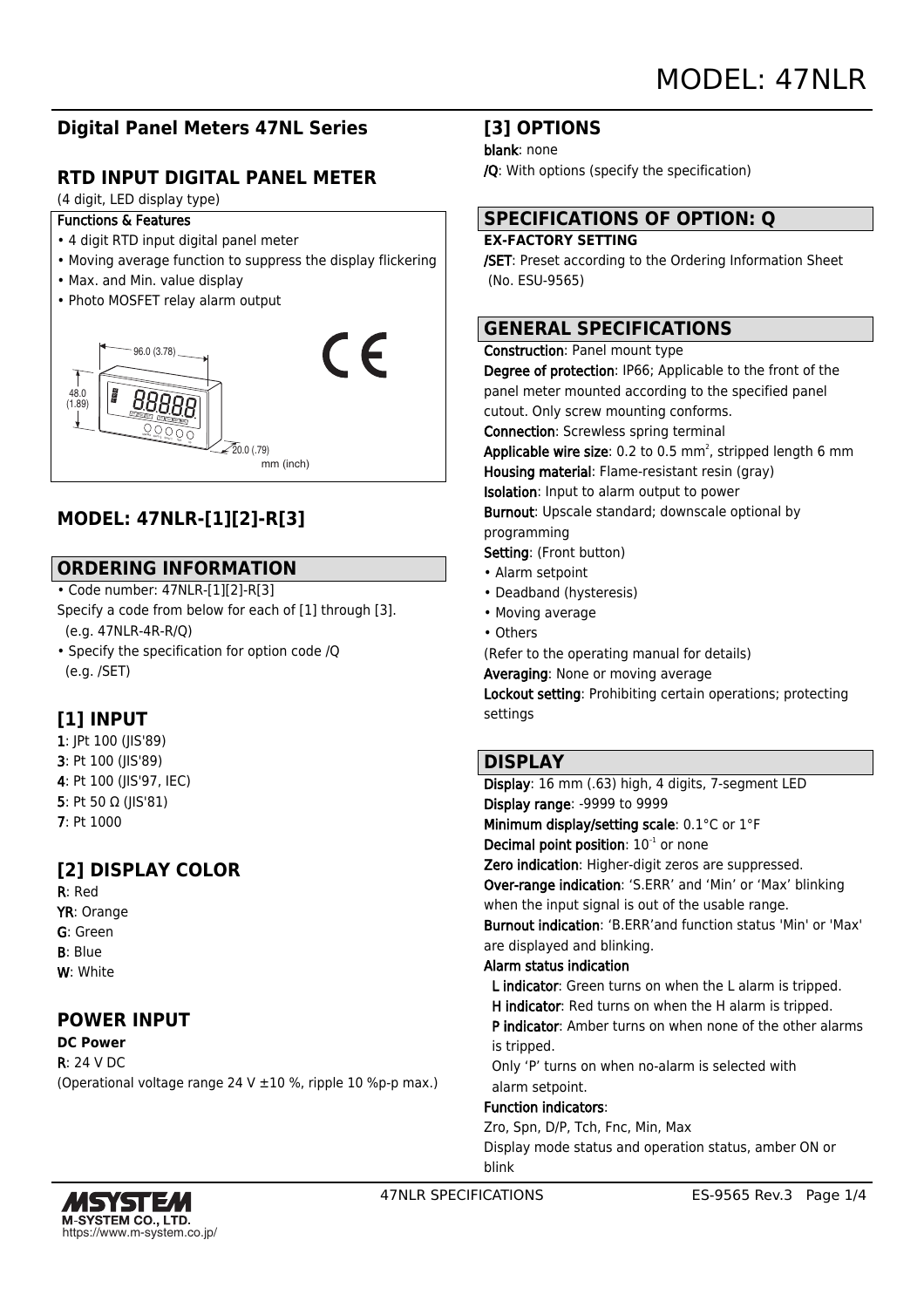Engineering unit indication: Sticker label attached DC, AC, mV, V, kV, μA, mA, A, kA, mW, W, kW, var, kvar, Mvar, VA, Hz, Ω, kΩ, MΩ, cm, mm, m, m/sec, mm/min, cm/min, m/min, m/h, m/s $^2$ , inch,  $\ell$ ,  $\ell$ /s,  $\ell$ /min,  $\ell$ /h, m $^3$ , m $^3$ /sec, m $^3$ /min, m $^3$ /h, N $\cdot$ m, N $^2$ , N, kg, kg/h, m $^2$ , y, kg/h, m N, kN, Pa, kPa, MPa, t, t/h, ℃, °F, %RH, J, kJ, MJ, rpm, sec, min, pH, %, ppm, etc.

### **INPUT SPECIFICATIONS**

■ RTD: 3-wire RTDs

Maximum leadwire resistance: 60 Ω per wire Sensing current: JPt 100 (JIS '89): 0.5mA Pt 100 (JIS '89): 0.5mA Pt 100 (JIS '97, IEC): 0.5mA Pt 50 Ω (JIS '81): 0.5mA Pt 1000: 0.05mA

#### **Temperature Range**

| <b>RTD</b>              |           | CONFORMANCE       | <b>USABLE</b>     |
|-------------------------|-----------|-------------------|-------------------|
|                         |           | <b>RANGE</b>      | <b>RANGE</b>      |
| JPt 100 (JIS '89)       | °C        | $-200$ to $+500$  | $-230$ to $+530$  |
|                         | $\circ$ F | $-328$ to $+932$  | $-382$ to $+986$  |
| Pt 100 (JIS '89)        | °C        | $-200$ to $+650$  | $-230$ to $+680$  |
|                         | °F        | $-328$ to $+1202$ | $-382$ to $+1256$ |
| Pt 100                  | °C        | $-200$ to $+850$  | $-230$ to $+880$  |
| (JIS '97, IEC)          | °F        | $-328$ to $+1562$ | $-382$ to $+1616$ |
| Pt $50\Omega$ (JIS '81) | °C        | $-200$ to $+649$  | -230 to +679      |
|                         | °F        | $-328$ to $+1202$ | $-382$ to $+1256$ |
| Pt 1000                 | °C        | $-200$ to $+850$  | $-230$ to $+880$  |
|                         | °F        | $-328$ to $+1562$ | $-382$ to $+1616$ |

## **OUTPUT SPECIFICATIONS**

■ Alarm Output: Photo MOSFET Relay Rating: 26.4 V DC @ 100 mA (resistive load) ON resistance: ≤ 5 Ω

### **INSTALLATION**

Power consumption •DC: 0.7 W max. Operating temperature: -10 to +55°C (14 to 131°F) Operating humidity: 10 to 90 %RH (non-condensing) Mounting: Magnet or screw mounting Weight: 85 g (3.0 oz)

### **PERFORMANCE**

#### Accuracy

Display:  $\pm 1^{\circ}C \pm 1$  digit ( $\pm 2^{\circ}F \pm 1$  digit) Temp. coefficient: ±0.015 %/°C (±0.008 %/°F) Response time:  $\leq 0.5$  sec. (alarm output: 0 – 100 % at 90 % setpoint)



Burnout response:  $\leq 10$  sec. Line voltage effect:  $\pm 0.1$  % over voltage range Insulation resistance:  $\geq 100$  M $\Omega$  with 500 V DC Dielectric strength: 1500 V AC @ 1 minute (input to alarm output to power to ground)

## **STANDARDS & APPROVALS**

#### EU conformity:

EMC Directive EMI EN 61000-6-4 EMS EN 61000-6-2 RoHS Directive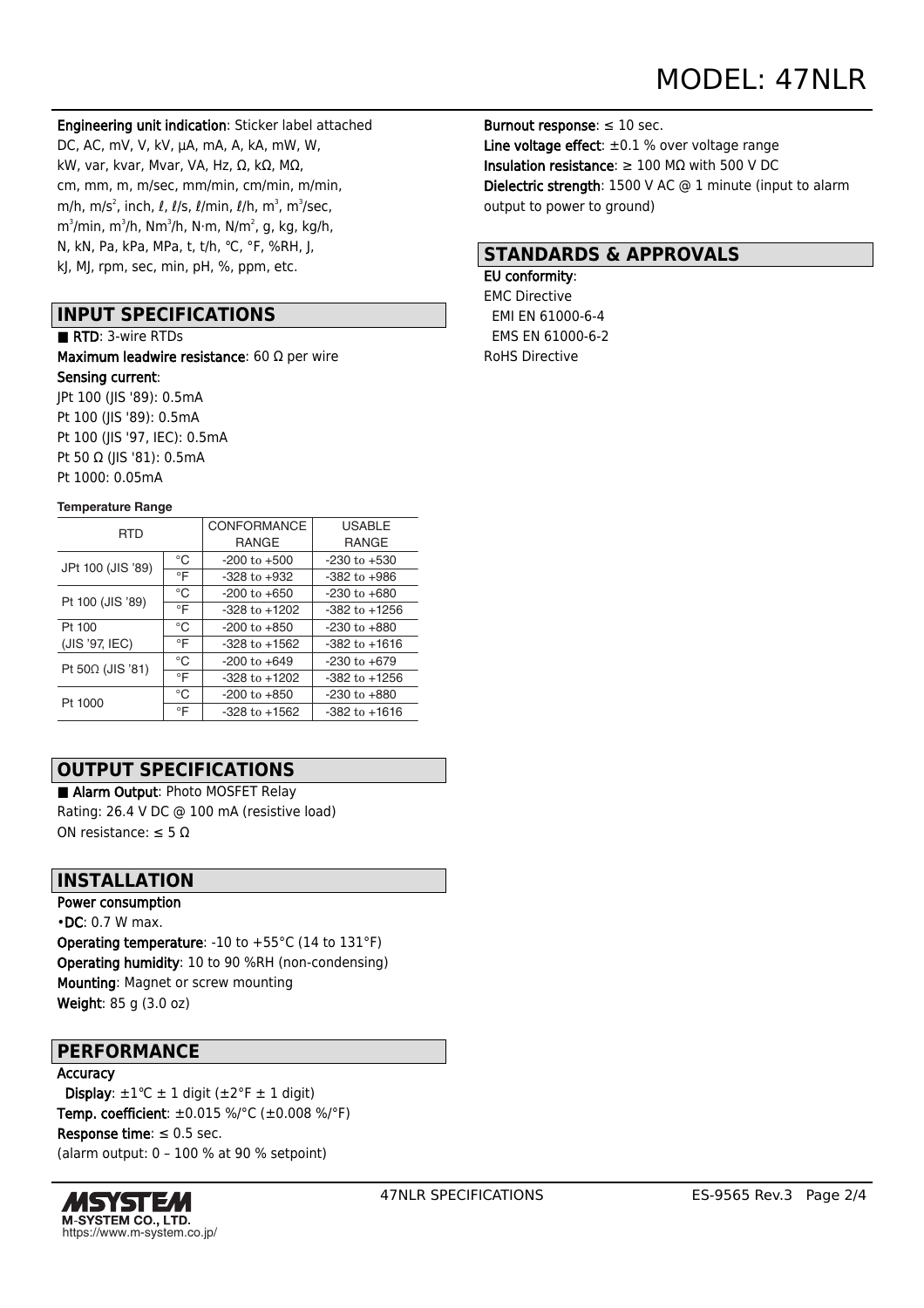### **EXTERNAL VIEW**



#### ■ **COMPONENT IDENTIFICATION**

| No.                | <b>COMPONENT</b>           | <b>FUNCTION</b>                                                                                               |  |
|--------------------|----------------------------|---------------------------------------------------------------------------------------------------------------|--|
| (1)                | Main display               | Indicates present values, setting values and status of the unit.                                              |  |
| (2)                | Alarm indicators           | Indicates the comparison result between alarm setting values and present values.                              |  |
| (3)                | <b>Function indicators</b> | Indicates the status in each setting mode.                                                                    |  |
| (4)                | Max/Min button             | Used to switch the main display to show the present values, maximum values or minimum values.                 |  |
| (5)                | Alarm/ $\downarrow$ button | Used to check the alarm setpoints, to move on to the alarm and other setting modes; or to shift through set-  |  |
|                    |                            | ting items in each setting mode.                                                                              |  |
|                    | Scale/ $\uparrow$ button   | Used to move on to the initial and other setting modes; or to shift through setting items in each setting     |  |
| (6)                |                            | mode.                                                                                                         |  |
| Shift button<br>(7 |                            | Used to move on to the setting standby status of each setting mode or to shift through display digits in each |  |
|                    |                            | setting item.                                                                                                 |  |
| (8)                | Up button                  | Used to change setting values or to select setting values.                                                    |  |

Note: Refer to the operating manual for details on each function.

# **EXTERNAL DIMENSIONS & TERMINAL ASSIGNMENTS unit: mm (inch)**

#### ■ **FRONT VIEW**



### ■ **SIDE VIEW**

#### **• SCREW MOUNTING • MAGNET MOUNTING**



#### ■ **REAR VIEW**

4-M4 SCREW 8.0 (.31) deep